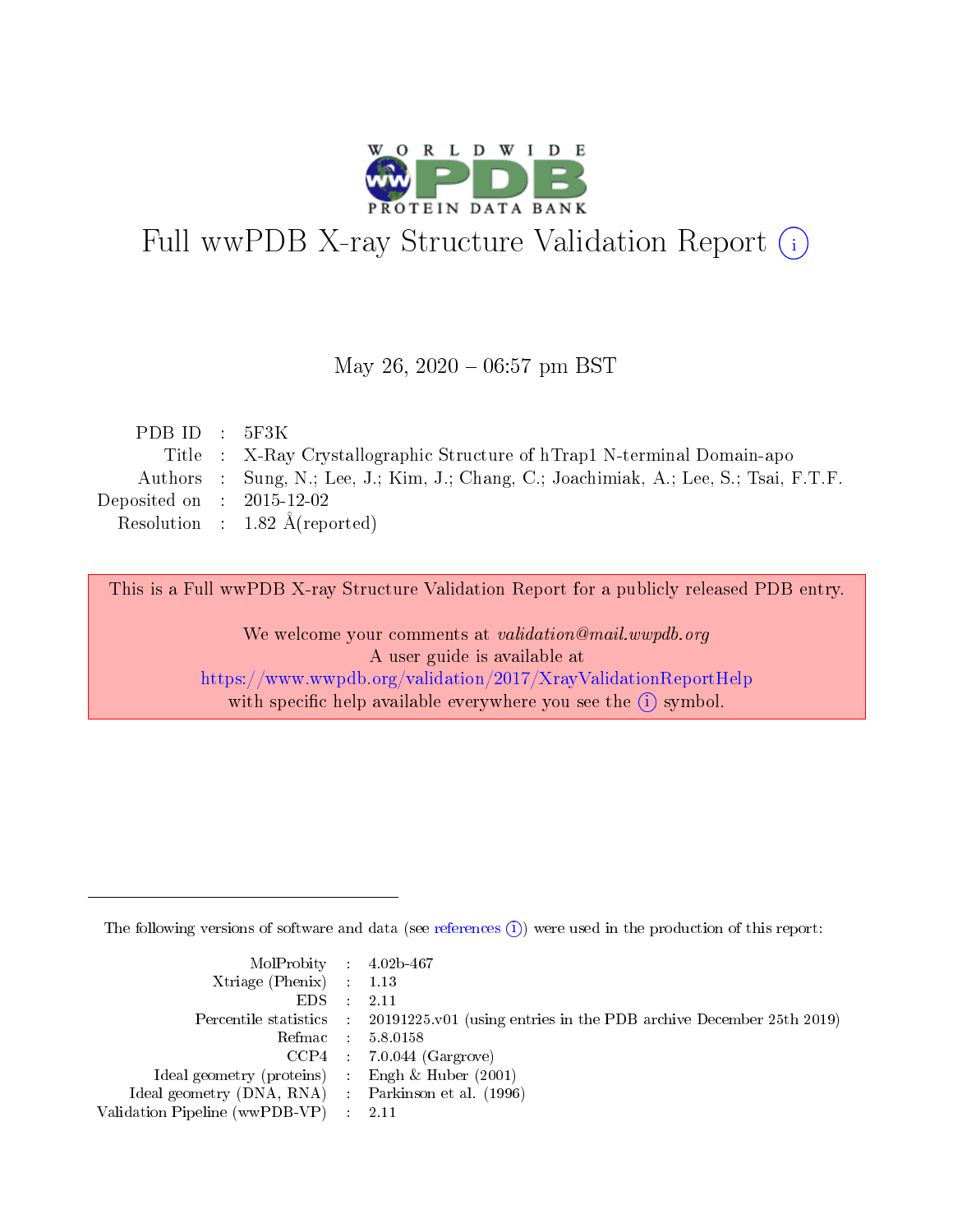# 1 [O](https://www.wwpdb.org/validation/2017/XrayValidationReportHelp#overall_quality)verall quality at a glance  $(i)$

The following experimental techniques were used to determine the structure: X-RAY DIFFRACTION

The reported resolution of this entry is 1.82 Å.

Percentile scores (ranging between 0-100) for global validation metrics of the entry are shown in the following graphic. The table shows the number of entries on which the scores are based.



| Metric                | Whole archive<br>$(\#\text{Entries})$ | Similar resolution<br>$(\#\text{Entries}, \text{resolution range}(\text{\AA}))$ |
|-----------------------|---------------------------------------|---------------------------------------------------------------------------------|
| $R_{free}$            | 130704                                | 7484 (1.84-1.80)                                                                |
| Clashscore            | 141614                                | 8401 (1.84-1.80)                                                                |
| Ramachandran outliers | 138981                                | 8290 (1.84-1.80)                                                                |
| Sidechain outliers    | 138945                                | 8290 (1.84-1.80)                                                                |
| RSRZ outliers         | 127900                                | 7371 (1.84-1.80)                                                                |

The table below summarises the geometric issues observed across the polymeric chains and their fit to the electron density. The red, orange, yellow and green segments on the lower bar indicate the fraction of residues that contain outliers for  $>=3, 2, 1$  and 0 types of geometric quality criteria respectively. A grey segment represents the fraction of residues that are not modelled. The numeric value for each fraction is indicated below the corresponding segment, with a dot representing fractions  $\epsilon=5\%$  The upper red bar (where present) indicates the fraction of residues that have poor fit to the electron density. The numeric value is given above the bar.

| Mol | ${\bf Chain \mid Length}$ | Quality of chain |    |     |
|-----|---------------------------|------------------|----|-----|
|     | 238                       | $\%$<br>79%      | 8% | 14% |
|     | 238                       | $\%$<br>77%      | 8% | 15% |

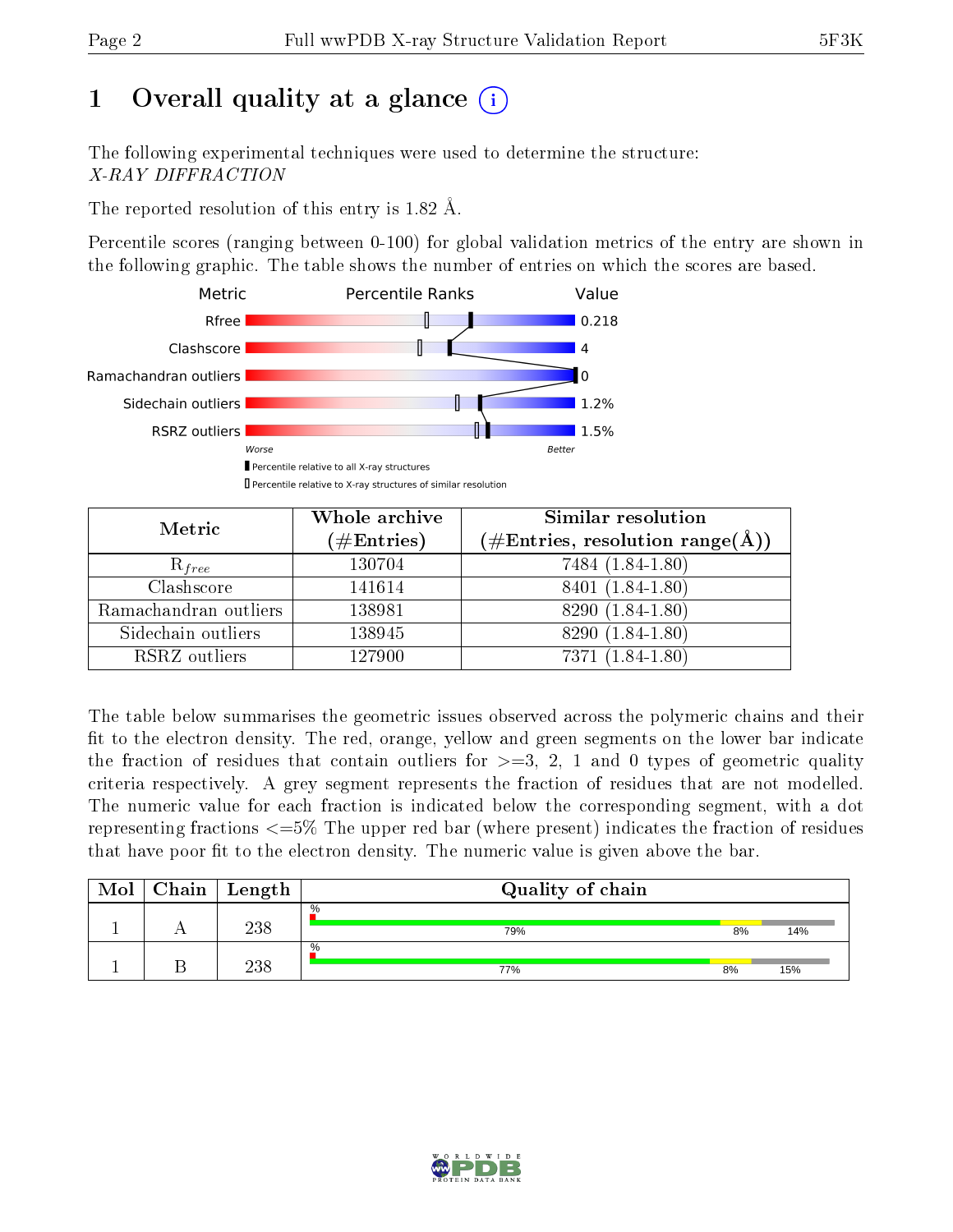# 2 Entry composition (i)

There are 2 unique types of molecules in this entry. The entry contains 3570 atoms, of which 0 are hydrogens and 0 are deuteriums.

In the tables below, the ZeroOcc column contains the number of atoms modelled with zero occupancy, the AltConf column contains the number of residues with at least one atom in alternate conformation and the Trace column contains the number of residues modelled with at most 2 atoms.

• Molecule 1 is a protein called Heat shock protein 75 kDa, mitochondrial.

| Mol | Chain   Residues | <b>Atoms</b> |  |               |  |      |  | $\rm ZeroOcc$   Alt $\rm Conf$   $\rm Trace$ |  |
|-----|------------------|--------------|--|---------------|--|------|--|----------------------------------------------|--|
|     | <b>205</b>       | Total C N    |  |               |  |      |  |                                              |  |
|     |                  | 1587         |  | 998 274 310 5 |  |      |  |                                              |  |
|     | 203              | Total C N O  |  |               |  |      |  |                                              |  |
|     |                  | 1575.        |  | 988 273 309   |  | $-5$ |  |                                              |  |

There are 6 discrepancies between the modelled and reference sequences:

| Chain | Residue | Modelled   | Actual | Comment        | Reference                    |
|-------|---------|------------|--------|----------------|------------------------------|
|       | 57      | ALA        |        | expression tag | UNP Q12931                   |
|       | 58      | <b>GLY</b> |        | expression tag | <b>UNP Q12931</b>            |
|       | 59      | <b>HIS</b> |        | expression tag | $\overline{\rm UNP\ Q12931}$ |
| B     | 57      | ALA        |        | expression tag | UNP Q12931                   |
| R     | 58      | <b>GLY</b> |        | expression tag | <b>UNP Q12931</b>            |
|       | 59      | <b>HIS</b> |        | expression tag | UNP Q12931                   |

• Molecule 2 is water.

|  | $Mol$   Chain   Residues | Atoms               | $ZeroOcc \mid AltConf \mid$ |
|--|--------------------------|---------------------|-----------------------------|
|  | 201                      | Total<br>201<br>201 |                             |
|  | 207                      | Total<br>207<br>207 |                             |

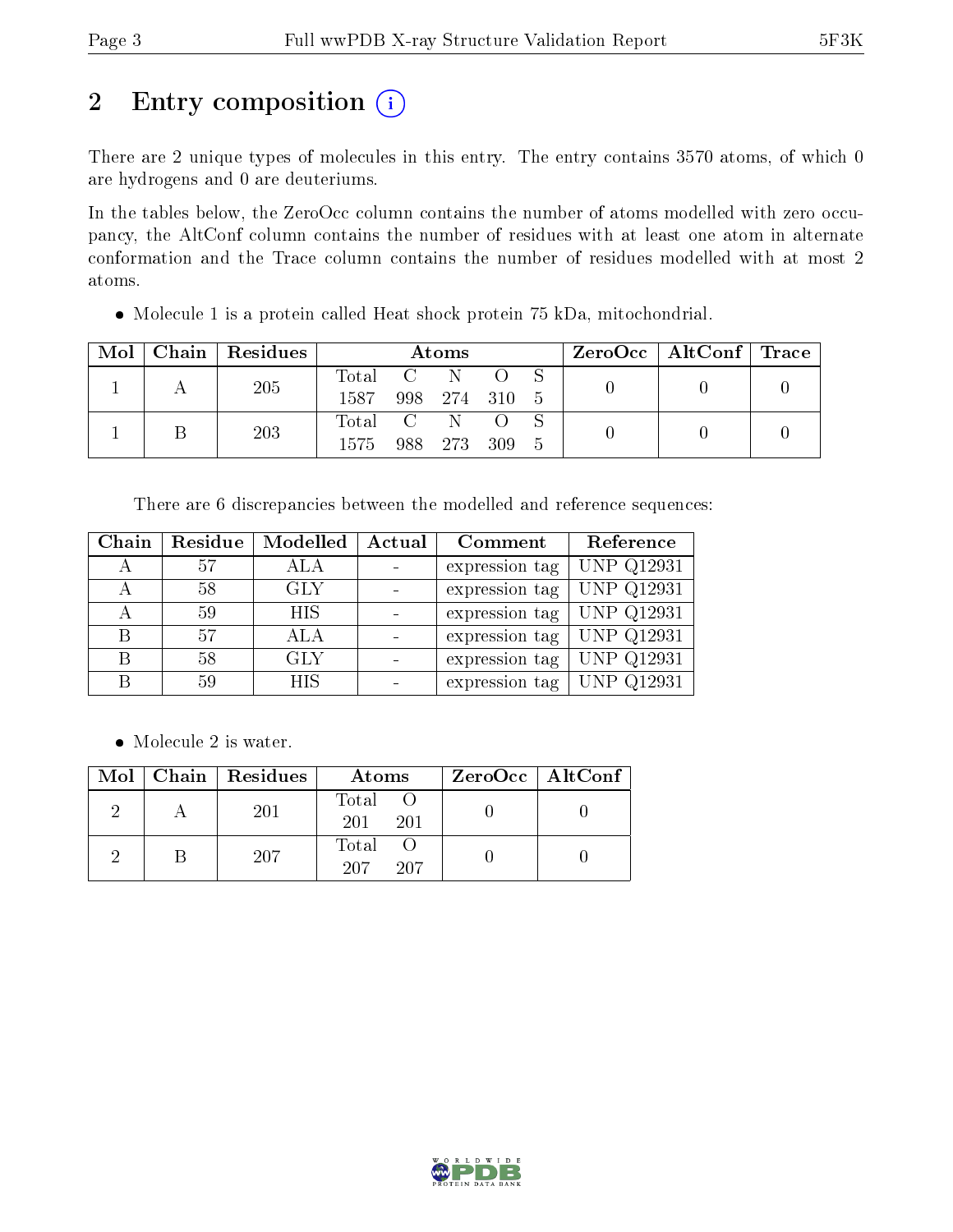## 3 Residue-property plots  $(i)$

These plots are drawn for all protein, RNA and DNA chains in the entry. The first graphic for a chain summarises the proportions of the various outlier classes displayed in the second graphic. The second graphic shows the sequence view annotated by issues in geometry and electron density. Residues are color-coded according to the number of geometric quality criteria for which they contain at least one outlier: green  $= 0$ , yellow  $= 1$ , orange  $= 2$  and red  $= 3$  or more. A red dot above a residue indicates a poor fit to the electron density (RSRZ  $> 2$ ). Stretches of 2 or more consecutive residues without any outlier are shown as a green connector. Residues present in the sample, but not in the model, are shown in grey.

• Molecule 1: Heat shock protein 75 kDa, mitochondrial



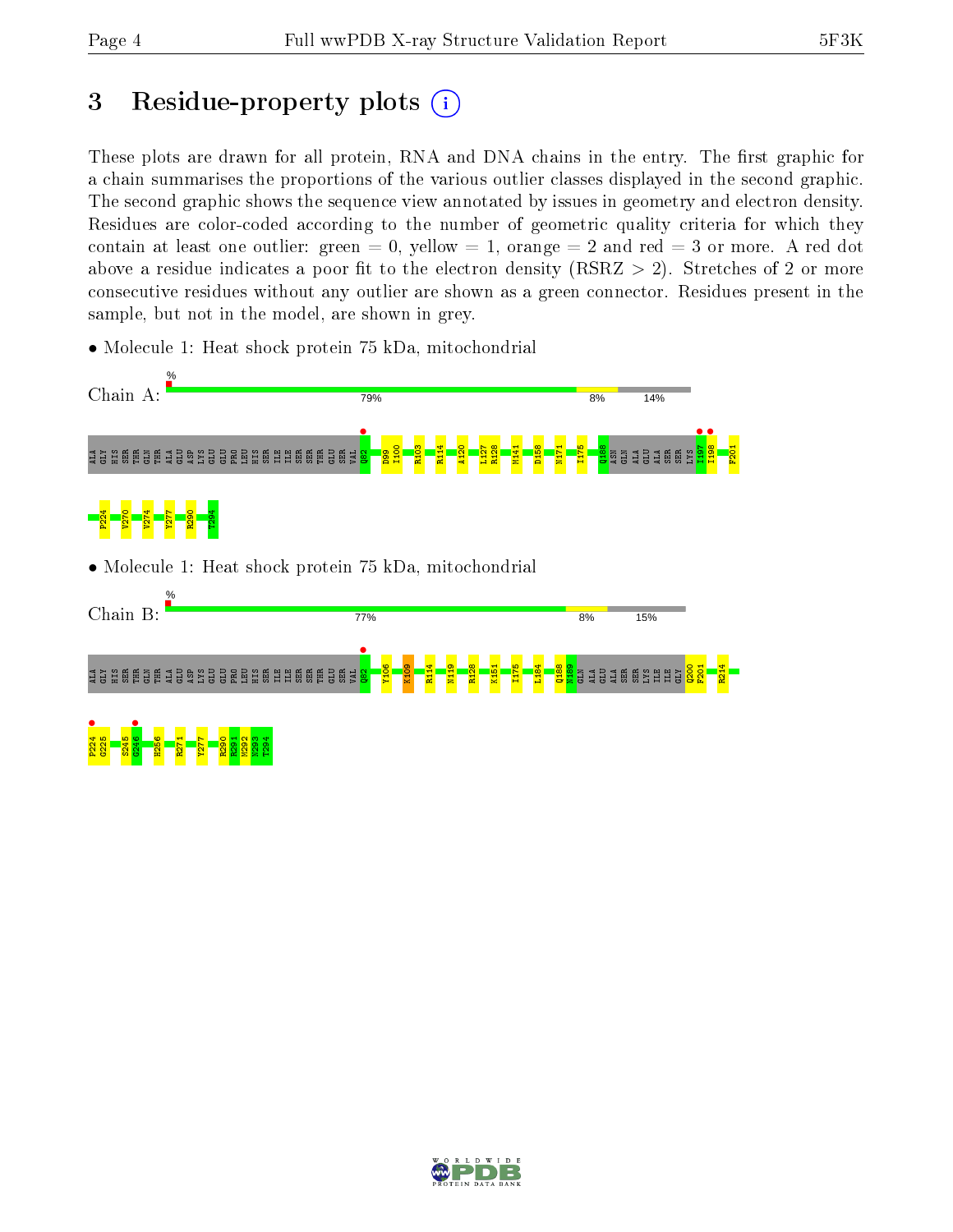# 4 Data and refinement statistics  $(i)$

| Property                                                             | Value                                             | Source     |
|----------------------------------------------------------------------|---------------------------------------------------|------------|
| Space group                                                          | P 32 2 1                                          | Depositor  |
| Cell constants                                                       | $65.25\text{\AA}$<br>$65.25\text{\AA}$<br>233.37Å |            |
| a, b, c, $\alpha$ , $\beta$ , $\gamma$                               | $90.00^\circ$<br>$90.00^\circ$<br>$120.00^\circ$  | Depositor  |
| Resolution $(A)$                                                     | 77.79<br>$-1.82$                                  | Depositor  |
|                                                                      | 32.31<br>$-1.82$                                  | <b>EDS</b> |
| % Data completeness                                                  | $99.5(77.79-1.82)$                                | Depositor  |
| (in resolution range)                                                | 99.5 (32.31-1.82)                                 | <b>EDS</b> |
| $\mathrm{R}_{merge}$                                                 | (Not available)                                   | Depositor  |
| $\mathrm{R}_{sym}$                                                   | 0.05                                              | Depositor  |
| $\langle I/\sigma(I) \rangle$ <sup>1</sup>                           | 3.18 (at $1.82\text{\AA}$ )                       | Xtriage    |
| Refinement program                                                   | <b>REFMAC 5.5.0072</b>                            | Depositor  |
| $R, R_{free}$                                                        | $\overline{0.1}82$ ,<br>0.214                     | Depositor  |
|                                                                      | 0.189<br>0.218<br>$\overline{\phantom{a}}$        | DCC        |
| $R_{free}$ test set                                                  | 2662 reflections $(5.06\%)$                       | wwPDB-VP   |
| Wilson B-factor $(A^2)$                                              | 27.1                                              | Xtriage    |
| Anisotropy                                                           | 0.076                                             | Xtriage    |
| Bulk solvent $k_{sol}(e/\mathring{A}^3)$ , $B_{sol}(\mathring{A}^2)$ | $0.34$ , $24.3$                                   | <b>EDS</b> |
| $L$ -test for twinning <sup>2</sup>                                  | $< L >$ = 0.45, $< L^2 >$ = 0.28                  | Xtriage    |
| Estimated twinning fraction                                          | $0.089$ for $-h,-k,l$                             | Xtriage    |
| $F_o, F_c$ correlation                                               | 0.96                                              | <b>EDS</b> |
| Total number of atoms                                                | 3570                                              | wwPDB-VP   |
| Average B, all atoms $(A^2)$                                         | 29.0                                              | wwPDB-VP   |

Xtriage's analysis on translational NCS is as follows: The largest off-origin peak in the Patterson function is  $4.60\%$  of the height of the origin peak. No significant pseudotranslation is detected.

<sup>&</sup>lt;sup>2</sup>Theoretical values of  $\langle |L| \rangle$ ,  $\langle L^2 \rangle$  for acentric reflections are 0.5, 0.333 respectively for untwinned datasets, and 0.375, 0.2 for perfectly twinned datasets.



<span id="page-4-1"></span><span id="page-4-0"></span><sup>1</sup> Intensities estimated from amplitudes.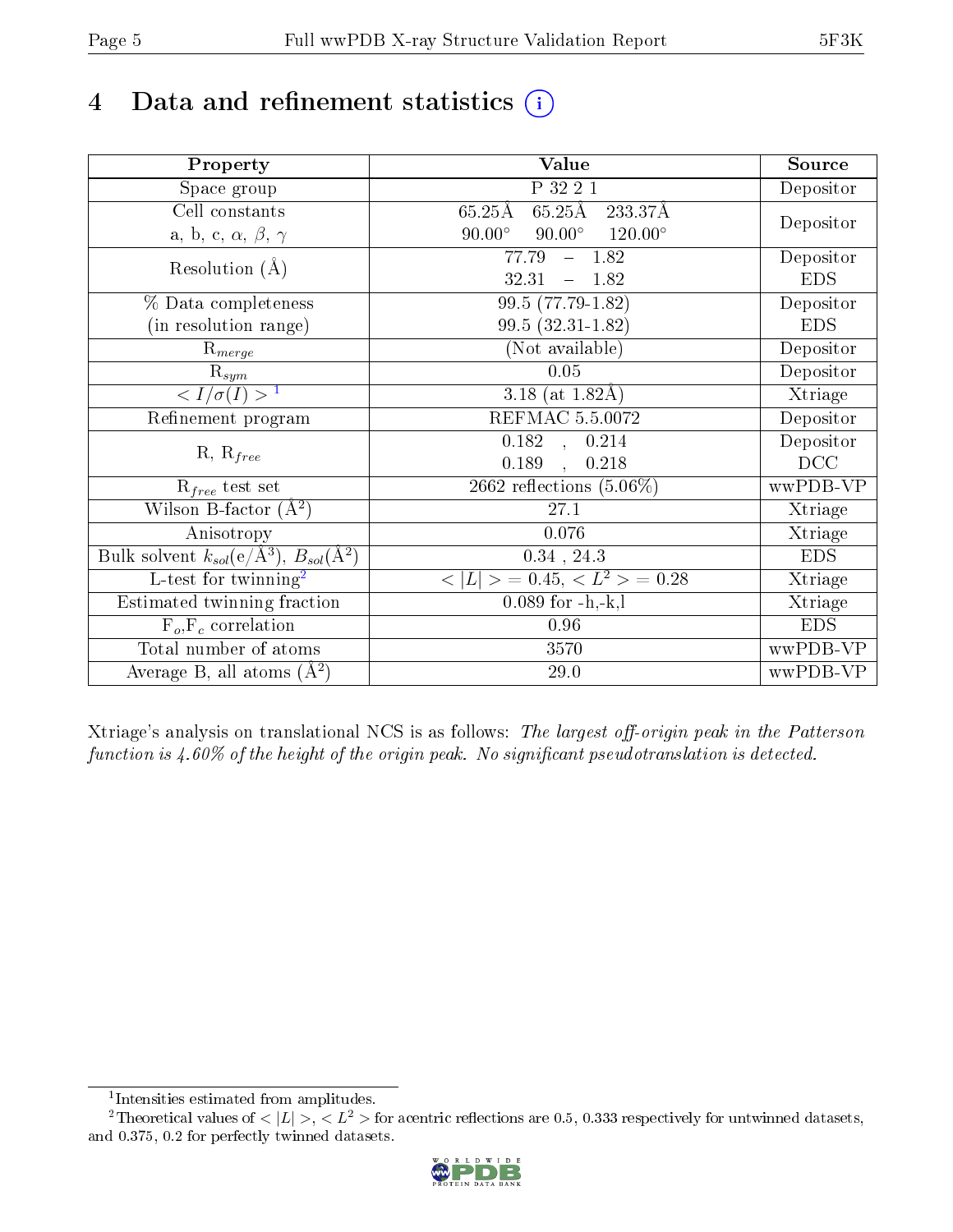# 5 Model quality  $(i)$

## 5.1 Standard geometry  $\overline{()}$

The Z score for a bond length (or angle) is the number of standard deviations the observed value is removed from the expected value. A bond length (or angle) with  $|Z| > 5$  is considered an outlier worth inspection. RMSZ is the root-mean-square of all Z scores of the bond lengths (or angles).

| Mol | Chain |      | Bond lengths | Bond angles |             |  |
|-----|-------|------|--------------|-------------|-------------|--|
|     |       | RMSZ | $\# Z  > 5$  | RMSZ        | # $ Z  > 5$ |  |
|     |       | 0.38 | 0/1610       | 0.45        | 0/2165      |  |
|     | R     | 0.39 | 0/1598       | 0.48        | 0/2149      |  |
| AII | All   | 0.39 | 0/3208       | 0.47        | 4314        |  |

Chiral center outliers are detected by calculating the chiral volume of a chiral center and verifying if the center is modelled as a planar moiety or with the opposite hand.A planarity outlier is detected by checking planarity of atoms in a peptide group, atoms in a mainchain group or atoms of a sidechain that are expected to be planar.

|  | Mol   Chain   $\#\text{Chirality outliers}$   $\#\text{Planarity outliers}$ |  |
|--|-----------------------------------------------------------------------------|--|
|  |                                                                             |  |
|  |                                                                             |  |
|  |                                                                             |  |

There are no bond length outliers.

There are no bond angle outliers.

There are no chirality outliers.

All (3) planarity outliers are listed below:

| $Mol$   Chain   Res |     | $\vert$ Type $\vert$ | Group     |
|---------------------|-----|----------------------|-----------|
|                     | 128 | ARG                  | Sidechain |
|                     | 277 | TYR.                 | Sidechain |
|                     | 128 | ARG                  | Sidechain |

### 5.2 Too-close contacts  $(i)$

In the following table, the Non-H and H(model) columns list the number of non-hydrogen atoms and hydrogen atoms in the chain respectively. The H(added) column lists the number of hydrogen atoms added and optimized by MolProbity. The Clashes column lists the number of clashes within the asymmetric unit, whereas Symm-Clashes lists symmetry related clashes.

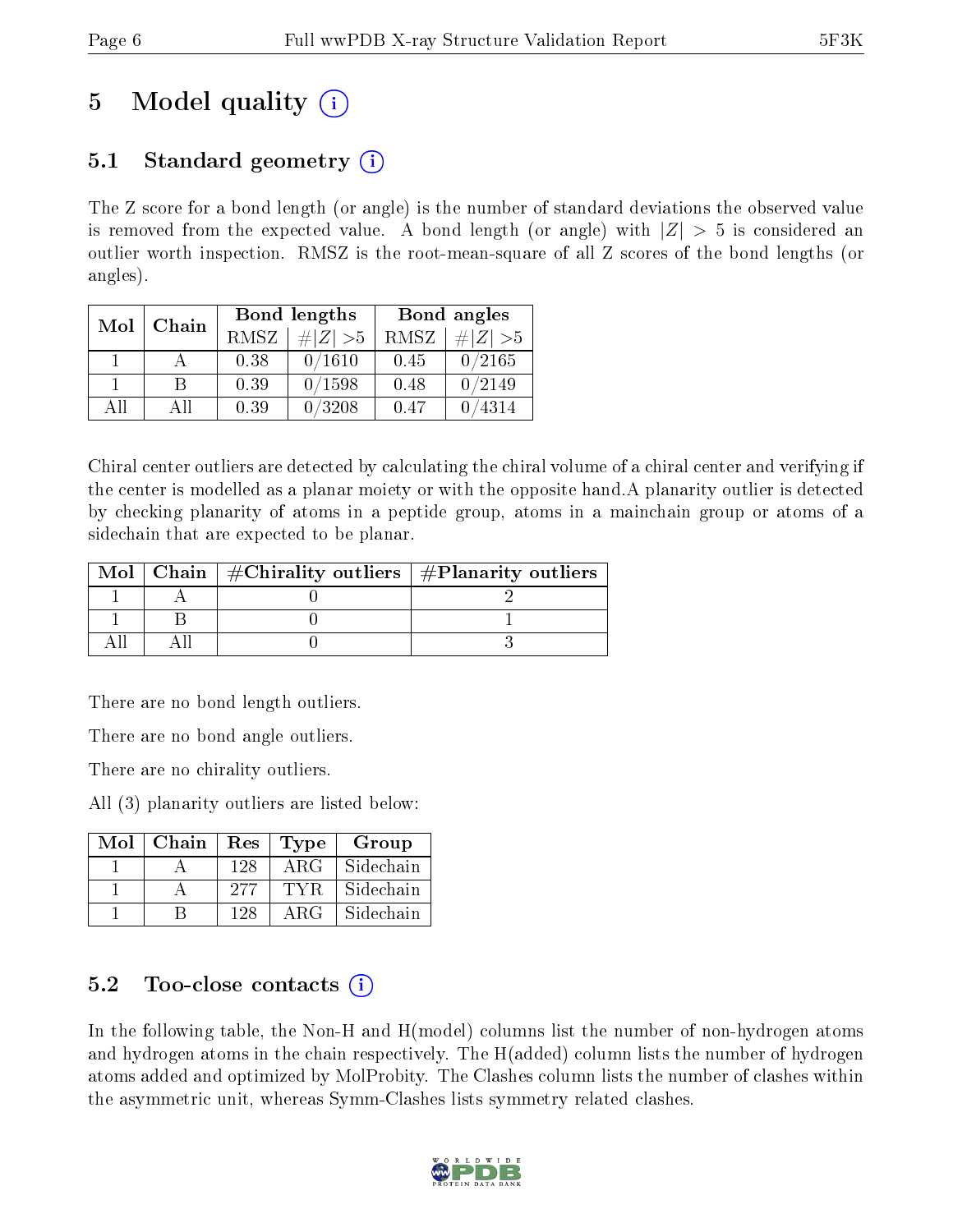|  |      |      |    | Mol   Chain   Non-H   H(model)   H(added)   Clashes   Symm-Clashes |
|--|------|------|----|--------------------------------------------------------------------|
|  | 1587 | 1584 |    |                                                                    |
|  | 1575 | 1565 |    |                                                                    |
|  | 201  |      |    |                                                                    |
|  | 207  |      |    |                                                                    |
|  | 3570 | 3149 | 28 |                                                                    |

The all-atom clashscore is defined as the number of clashes found per 1000 atoms (including hydrogen atoms). The all-atom clashscore for this structure is 4.

All (28) close contacts within the same asymmetric unit are listed below, sorted by their clash magnitude.

| Atom-1           | Atom-2              | Interatomic    | Clash         |  |
|------------------|---------------------|----------------|---------------|--|
|                  |                     | distance $(A)$ | overlap $(A)$ |  |
| 1:A:100:ILE:HD12 | 1: A:100: ILE:H     | 1.24           | 1.02          |  |
| 1:B:106:TYR:O    | 1:B:109:LYS:HG2     | 1.59           | 1.01          |  |
| 1: A:270: VAL:O  | 1: A:274: VAL:HG13  | 1.78           | 0.84          |  |
| 1:A:114:ARG:NH2  | 2:A:301:HOH:O       | 2.06           | 0.82          |  |
| 1:A:100:ILE:H    | 1: A: 100: ILE: CD1 | 1.96           | 0.79          |  |
| 1:A:100:ILE:N    | 1:A:100:ILE:HD12    | 2.03           | 0.72          |  |
| 1:B:290:ARG:HD3  | 2:B:304:HOH:O       | 1.90           | 0.71          |  |
| 1:B:200:GLN:HG3  | 2:B:327:HOH:O       | 1.91           | 0.70          |  |
| 1:A:224:PRO:O    | 2:A:302:HOH:O       | 2.12           | 0.66          |  |
| 1:A:290:ARG:HH11 | 1: A:290:ARG:HG2    | 1.60           | 0.66          |  |
| 1:A:198:ILE:HD12 | 1:A:198:ILE:N       | 2.17           | 0.59          |  |
| 1:A:290:ARG:NH1  | 2:A:305:HOH:O       | 2.37           | 0.57          |  |
| 1:B:271:ARG:HG3  | 1:B:292:MET:HE3     | 1.86           | 0.56          |  |
| 1:B:224:PRO:HA   | 2:B:301:HOH:O       | 2.06           | 0.55          |  |
| 1:B:184:LEU:O    | 1:B:188:GLN:HG3     | 2.08           | 0.53          |  |
| 1:B:271:ARG:HG3  | 1:B:292:MET:CE      | 2.40           | 0.51          |  |
| 1:B:214:ARG:HB3  | 1:B:256:HIS:HB2     | 1.93           | 0.51          |  |
| 1:A:99:ASP:HB3   | 1:A:103:ARG:NH1     | 2.26           | 0.50          |  |
| 1:B:225:GLY:N    | 2:B:301:HOH:O       | 1.87           | 0.49          |  |
| 1: A:290:ARG:CG  | 1:A:290:ARG:HH11    | 2.26           | 0.48          |  |
| 1:B:114:ARG:HD3  | 1:B:277:TYR:CD1     | 2.51           | 0.46          |  |
| 1:B:175:ILE:CD1  | 1:B:201:PHE:HB2     | 2.47           | 0.44          |  |
| 1:A:120:ALA:HB1  | 1:A:158:ASP:HB3     | 2.01           | 0.42          |  |
| 1:A:175:ILE:HD11 | 1:A:201:PHE:HB2     | $2.02\,$       | 0.42          |  |
| 1:A:127:LEU:HD23 | 1:A:141:MET:CE      | 2.50           | 0.42          |  |
| 1:B:200:GLN:HG2  | 1:B:201:PHE:CE1     | 2.55           | 0.42          |  |
| 1:A:127:LEU:HD23 | 1: A:141: MET:HE1   | 2.02           | 0.41          |  |
| 1:B:119:ASN:ND2  | 1:B:201:PHE:HD1     | 2.20           | 0.40          |  |

There are no symmetry-related clashes.

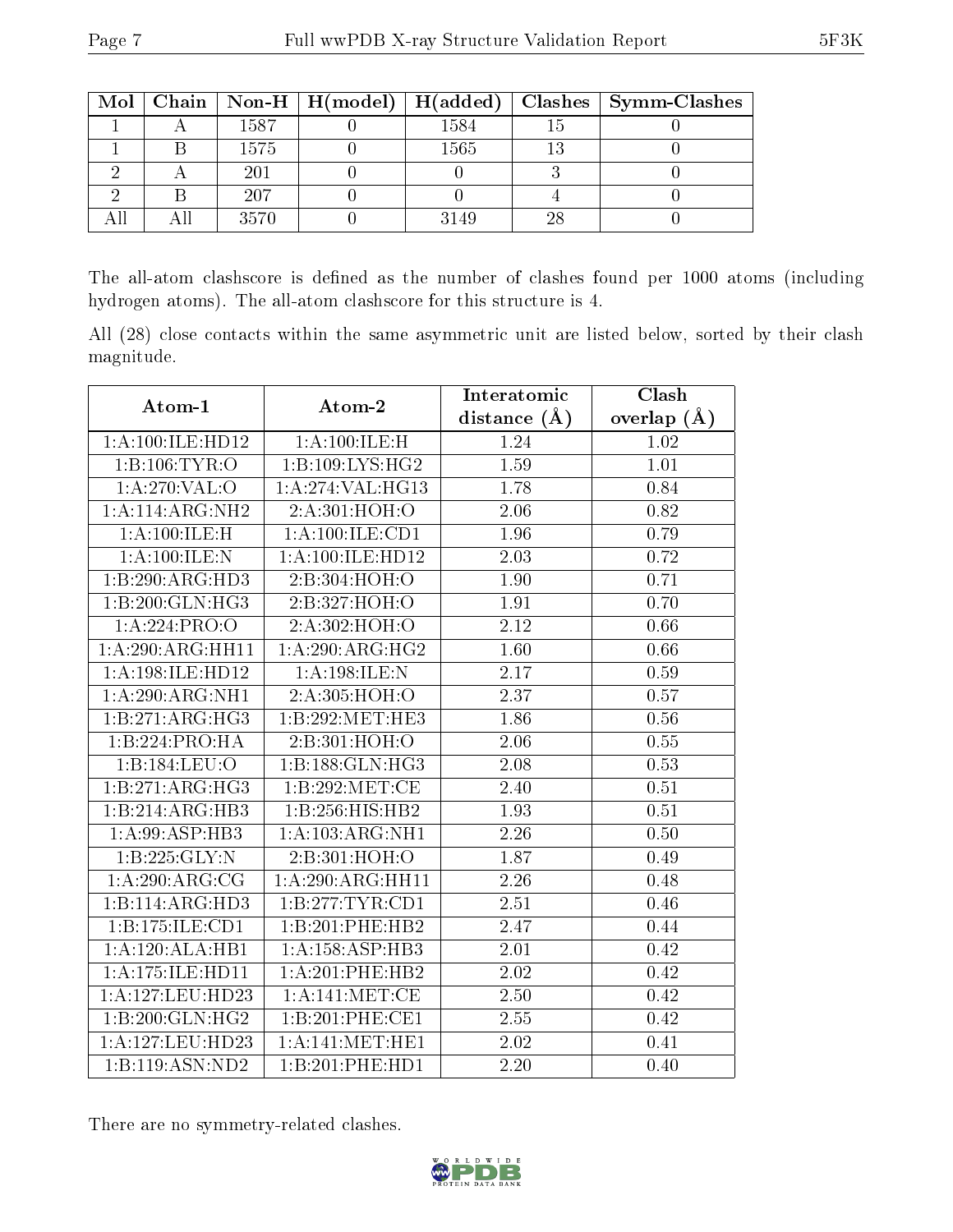### 5.3 Torsion angles (i)

#### 5.3.1 Protein backbone  $(i)$

In the following table, the Percentiles column shows the percent Ramachandran outliers of the chain as a percentile score with respect to all X-ray entries followed by that with respect to entries of similar resolution.

The Analysed column shows the number of residues for which the backbone conformation was analysed, and the total number of residues.

| Mol | Chain | Analysed        | Favoured              | $\blacksquare$ Allowed $\blacksquare$ | Outliers | Percentiles   |     |
|-----|-------|-----------------|-----------------------|---------------------------------------|----------|---------------|-----|
|     |       | $201/238(84\%)$ | $\frac{1}{198}$ (98%) | $3(2\%)$                              |          | $100$   $100$ |     |
|     |       | $199/238(84\%)$ | $196(98\%)$           | $3(2\%)$                              |          | 100           | 100 |
| All | Аll   | 400/476(84%)    | $ 394(98\%)$          | 6 $(2\%)$                             |          | $100 \mid$    | 100 |

There are no Ramachandran outliers to report.

#### 5.3.2 Protein sidechains  $(i)$

In the following table, the Percentiles column shows the percent sidechain outliers of the chain as a percentile score with respect to all X-ray entries followed by that with respect to entries of similar resolution.

The Analysed column shows the number of residues for which the sidechain conformation was analysed, and the total number of residues.

| Mol | Chain | Analysed        | Rotameric   Outliers |          | Percentiles |  |  |
|-----|-------|-----------------|----------------------|----------|-------------|--|--|
|     |       | $172/200(86\%)$ | 171 $(99\%)$         | $1(1\%)$ | 83<br> 86   |  |  |
|     |       | $171/200(86\%)$ | 168 $(98\%)$         | $3(2\%)$ | 59<br>48    |  |  |
| All | All   | $343/400(86\%)$ | 339 $(99\%)$         | $4(1\%)$ | 64          |  |  |

All (4) residues with a non-rotameric sidechain are listed below:

| Mol | Chain | Res | <b>Type</b> |
|-----|-------|-----|-------------|
|     |       | 171 | <b>ASN</b>  |
|     |       | 109 | LYS         |
|     |       | 151 | LYS         |
|     |       | 245 | SER.        |

Some sidechains can be flipped to improve hydrogen bonding and reduce clashes. All (1) such sidechains are listed below:

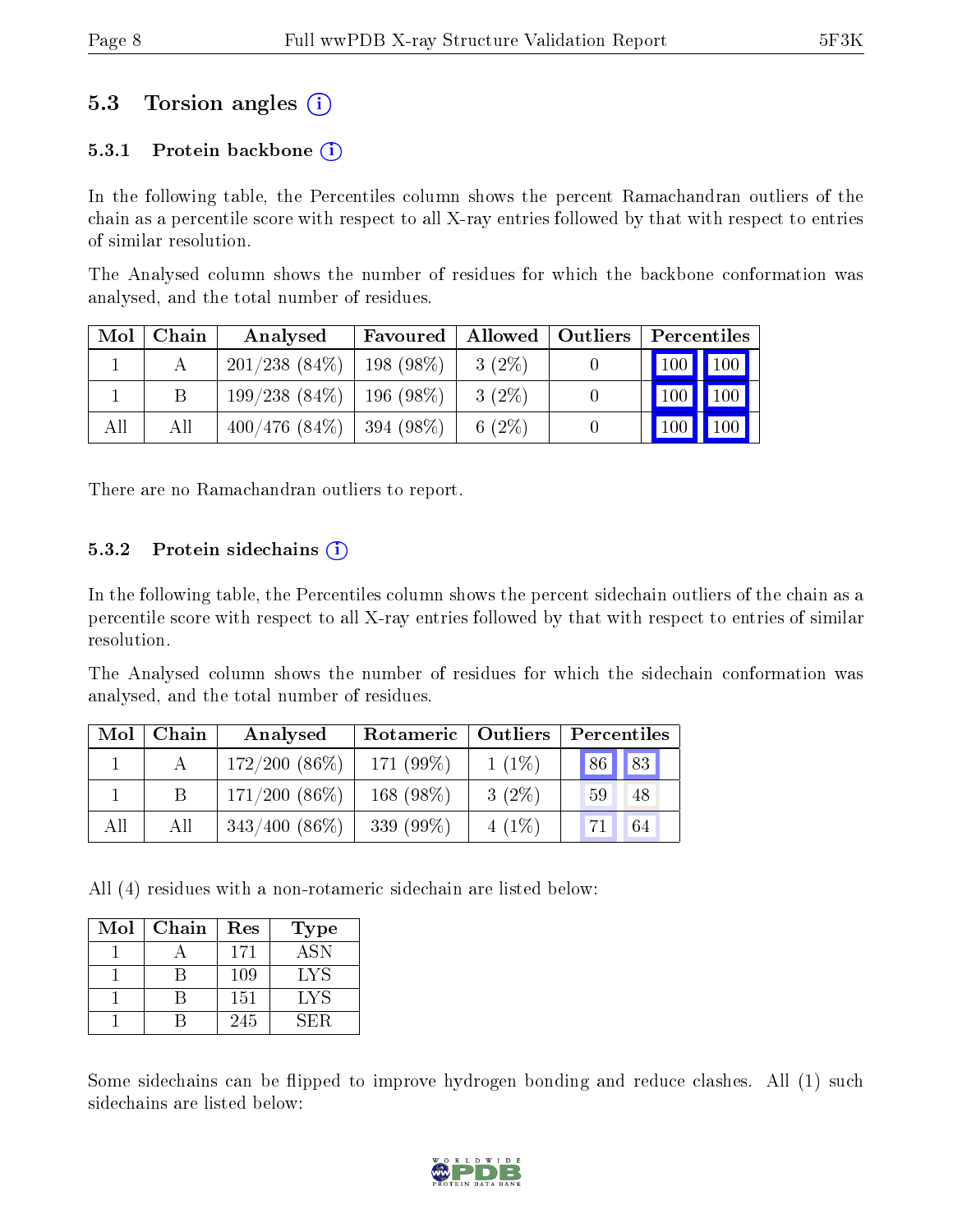| Mol | Chain   Res | 'Type |
|-----|-------------|-------|
|     |             |       |

#### 5.3.3 RNA [O](https://www.wwpdb.org/validation/2017/XrayValidationReportHelp#rna)i

There are no RNA molecules in this entry.

#### 5.4 Non-standard residues in protein, DNA, RNA chains (i)

There are no non-standard protein/DNA/RNA residues in this entry.

#### 5.5 Carbohydrates (i)

There are no carbohydrates in this entry.

#### 5.6 Ligand geometry (i)

There are no ligands in this entry.

### 5.7 [O](https://www.wwpdb.org/validation/2017/XrayValidationReportHelp#nonstandard_residues_and_ligands)ther polymers  $(i)$

There are no such residues in this entry.

### 5.8 Polymer linkage issues (i)

There are no chain breaks in this entry.

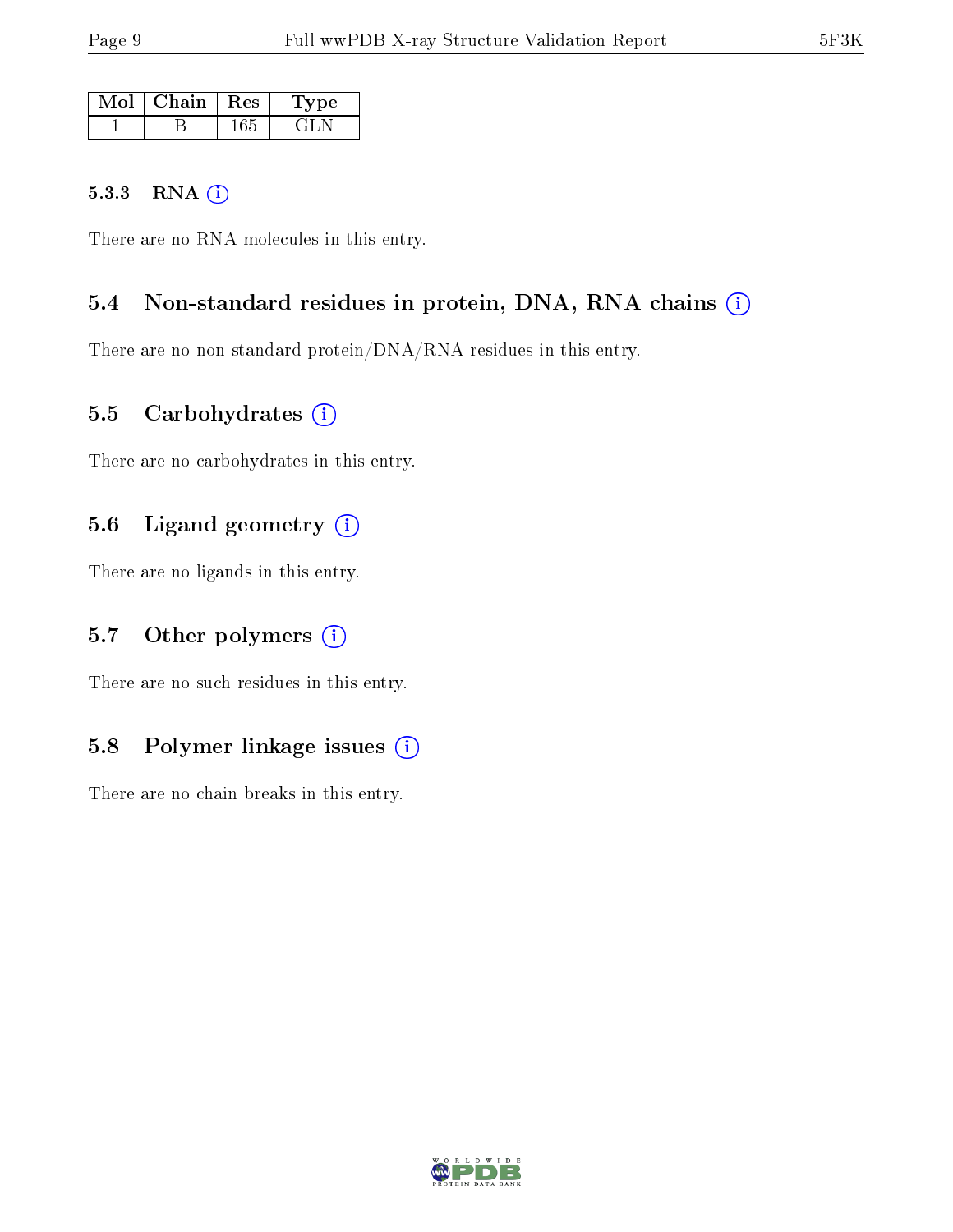## 6 Fit of model and data  $(i)$

## 6.1 Protein, DNA and RNA chains  $(i)$

In the following table, the column labelled  $#RSRZ> 2'$  contains the number (and percentage) of RSRZ outliers, followed by percent RSRZ outliers for the chain as percentile scores relative to all X-ray entries and entries of similar resolution. The OWAB column contains the minimum, median,  $95<sup>th</sup>$  percentile and maximum values of the occupancy-weighted average B-factor per residue. The column labelled  $Q< 0.9$  lists the number of (and percentage) of residues with an average occupancy less than 0.9.

| Mol | Chain | Analysed         | ${ <\hspace{-1.5pt}{\mathrm{RSRZ}} \hspace{-1.5pt}>}$ | $\#\text{RSRZ}{>}2$    |                 | $OWAB(A^2)$    | $\rm Q\textcolor{black}{<}0.9$ |
|-----|-------|------------------|-------------------------------------------------------|------------------------|-----------------|----------------|--------------------------------|
|     |       | $205/238(86\%)$  | $-0.36$                                               | 73<br>$3(1\%)$         | 70              | 19, 27, 45, 67 |                                |
|     |       | $203/238$ (85\%) | $-0.32$                                               | $3(1\%)$ 73            | 70 <sub>1</sub> | 19, 27, 44, 60 |                                |
| All | All   | 408/476(85%)     | $-0.34$                                               | <b>73</b><br>6 $(1\%)$ | <b>70</b>       | 19, 27, 45, 67 |                                |

All (6) RSRZ outliers are listed below:

| Mol | Chain | Res | <b>Type</b> | <b>RSRZ</b> |
|-----|-------|-----|-------------|-------------|
|     |       | 198 | ILE         | 6.2         |
|     |       | 197 | <b>ILE</b>  | 3.6         |
|     |       | 246 | <b>GLY</b>  | 2.6         |
|     |       | 82  | <b>GLN</b>  | 2.6         |
|     |       | 82  | <b>GLN</b>  | 2.4         |
|     |       | 224 | <b>PRO</b>  | 2.1         |

### 6.2 Non-standard residues in protein, DNA, RNA chains  $(i)$

There are no non-standard protein/DNA/RNA residues in this entry.

#### 6.3 Carbohydrates (i)

There are no carbohydrates in this entry.

### 6.4 Ligands  $(i)$

There are no ligands in this entry.